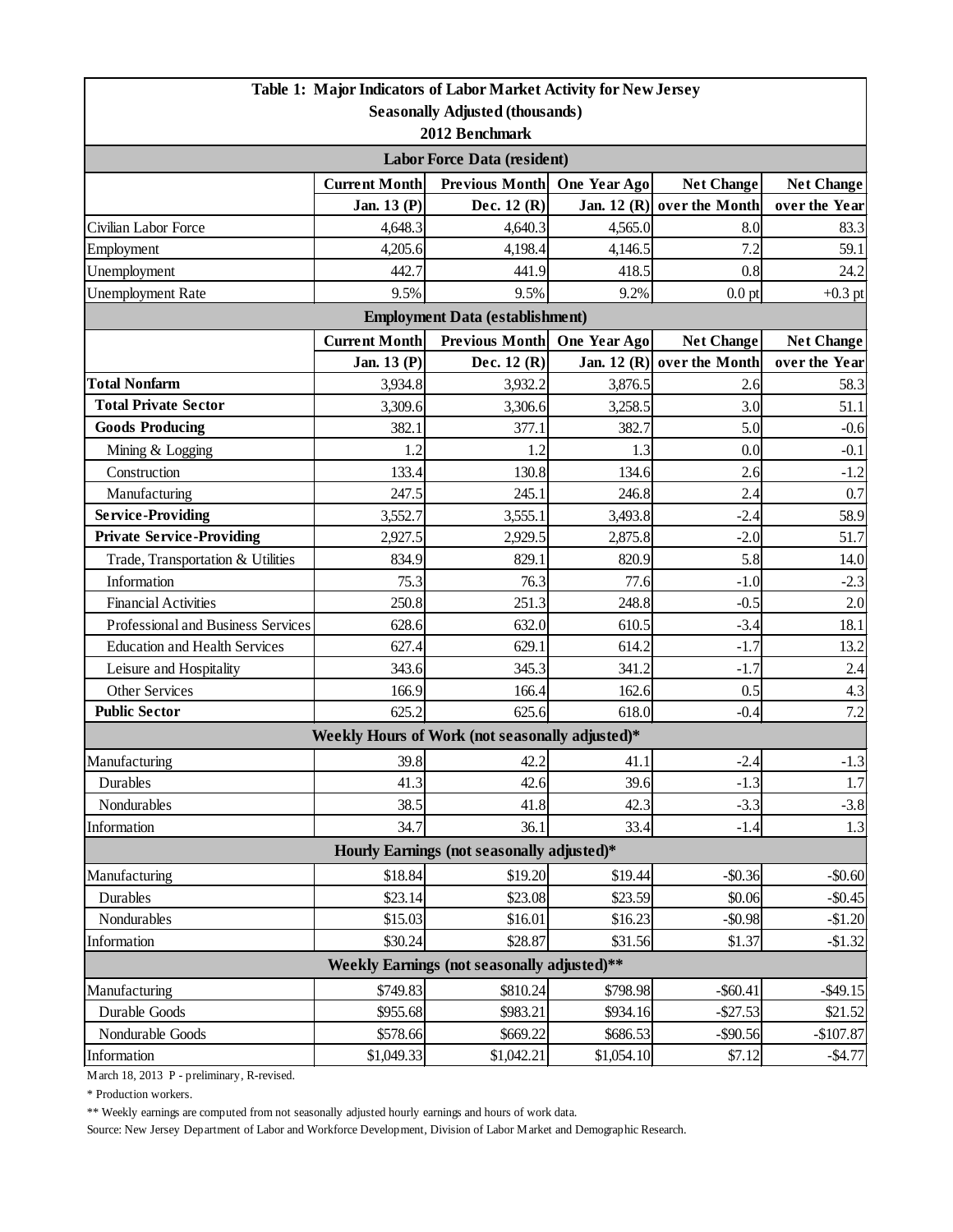| Table 2: New Jersey Civilian Labor Force Trends (thousands)<br>2012 Benchmark |                                                                                    |                                |                    |                            |                     |                     |  |
|-------------------------------------------------------------------------------|------------------------------------------------------------------------------------|--------------------------------|--------------------|----------------------------|---------------------|---------------------|--|
|                                                                               |                                                                                    | <b>Not Seasonally Adjusted</b> |                    | <b>Seasonally Adjusted</b> |                     |                     |  |
|                                                                               | Jan. 13 (P)                                                                        | Dec. $12(R)$                   | Jan. 12 (R)        | Jan. 13 (P)                | Dec. $12(R)$        | Jan. 12 (R)         |  |
| Civilian Labor Force                                                          | 4,614.4                                                                            | 4,635.6                        | 4,528.1            | 4.648.3                    | 4,640.3             | 4,565.0             |  |
| Resident Employment                                                           | 4,149.3                                                                            | 4,202.8                        | 4,088.4            | 4,205.6                    | 4,198.4             | 4,146.5             |  |
| Unemployment                                                                  | 465.1                                                                              | 432.8                          | 439.7              | 442.7                      | 441.9               | 418.5               |  |
| Unemployment Rate                                                             | 10.1%                                                                              | 9.3%                           | 9.7%               | 9.5%                       | 9.5%                | 9.2%                |  |
| Labor Force Participation Rate                                                | 65.9%                                                                              | 66.3%                          | 65.1%              | 66.4%                      | 66.3%               | 65.7%               |  |
| Employment/Population Ratio                                                   | 59.3%                                                                              | 60.1%                          | 58.8%              | 60.1%                      | 60.0%               | 59.7%               |  |
|                                                                               | New Jersey Civilian Labor Force Annual Averages 1992 - 2012 (thousands)            |                                |                    |                            |                     |                     |  |
|                                                                               |                                                                                    |                                |                    |                            | <b>Unemployment</b> | <b>Unemployment</b> |  |
| Year                                                                          | <b>Labor Force</b>                                                                 |                                |                    | <b>Employment</b>          |                     | Rate $(\%$ )        |  |
| 1992                                                                          | 4,051.9                                                                            |                                | 3,709.5            |                            | 342.4               | 8.5                 |  |
| 1993                                                                          | 4,034.6                                                                            |                                | 3,727.3            |                            | 307.3               | 7.6                 |  |
| 1994                                                                          | 4,067.5                                                                            |                                | 3,790.0            |                            | 277.5               | 6.8                 |  |
| 1995                                                                          | 4,111.8                                                                            |                                | 3,846.3            |                            | 265.5               | 6.5                 |  |
| 1996                                                                          | 4,184.1                                                                            |                                |                    | 3,925.8                    | 258.3               | 6.2                 |  |
| 1997                                                                          | 4,257.4                                                                            |                                |                    | 4,031.0                    | 226.4               | 5.3                 |  |
| 1998                                                                          | 4,242.4                                                                            |                                | 4,047.1            |                            | 195.3               | 4.6                 |  |
| 1999                                                                          | 4,284.6                                                                            |                                | 4,092.7            |                            | 191.8               | 4.5                 |  |
| 2000                                                                          | 4,287.8                                                                            |                                | 4,130.3            |                            | 157.5               | 3.7                 |  |
| 2001                                                                          | 4,302.3                                                                            |                                | 4,117.5            |                            | 184.8               | 4.3                 |  |
| 2002                                                                          | 4,370.8                                                                            |                                | 4,117.3            |                            | 253.5               | 5.8                 |  |
| 2003                                                                          | 4,363.9                                                                            |                                | 4,108.4            |                            | 255.5               | 5.9                 |  |
| 2004                                                                          | 4,358.9                                                                            |                                | 4,144.2            |                            | 214.7               | 4.9                 |  |
| 2005                                                                          | 4,404.5                                                                            |                                | 4,207.7            |                            | 196.7               | 4.5                 |  |
| 2006                                                                          | 4,465.1                                                                            |                                | 4,257.9            |                            | 207.2               | 4.6                 |  |
| 2007                                                                          | 4,456.3                                                                            |                                | 4,264.6            |                            | 191.7               | 4.3                 |  |
| 2008(R)                                                                       | 4,508.6                                                                            |                                | 4,261.8            |                            | 246.7               | 5.5                 |  |
| 2009(R)                                                                       | 4,543.9                                                                            |                                | 4,135.9            |                            | 408.0               | 9.0                 |  |
| 2010(R)                                                                       | 4,548.5                                                                            |                                | 4,111.2            |                            | 437.3               | 9.6                 |  |
| 2011(R)                                                                       | 4,545.2                                                                            |                                | 4,120.0            |                            | 425.2               | 9.4                 |  |
| 2012(R)                                                                       | 4,595.5                                                                            |                                | 4,159.3            |                            | 436.2               | 9.5                 |  |
|                                                                               | Seasonally Adjusted Civilian Labor Force Data for New Jersey (thousands) 2012-2013 |                                |                    |                            |                     |                     |  |
| <b>Date</b>                                                                   | <b>Labor Force</b>                                                                 |                                | <b>Employment</b>  |                            | <b>Unemployment</b> | <b>Unemployment</b> |  |
| Jan 2012 (R)                                                                  | 4,565.0                                                                            |                                | 4,146.5            |                            | 418.5               | 9.2                 |  |
| Feb $(R)$                                                                     | 4,569.3                                                                            |                                | 4,150.0            |                            | 419.4               | 9.2                 |  |
| Mar(R)                                                                        | 4,574.8<br>4,579.3                                                                 |                                | 4,151.6<br>4,150.1 |                            | 423.2<br>429.2      | 9.3                 |  |
| Apr (R)                                                                       |                                                                                    |                                |                    |                            |                     | 9.4                 |  |
| May(R)                                                                        | 4,582.2                                                                            |                                | 4,146.5            |                            | 435.7               | 9.5                 |  |
| Jun $(R)$<br>Jul(R)                                                           | 4,585.0                                                                            |                                | 4,143.9<br>4,145.4 |                            | 441.1<br>444.3      | 9.6<br>9.7          |  |
| Aug $(R)$                                                                     | 4,589.7<br>4,597.7                                                                 |                                | 4,152.6            |                            | 445.1               | 9.7                 |  |
| Sep $(R)$                                                                     | 4,608.1                                                                            |                                |                    |                            | 444.2               | 9.6                 |  |
| Oct(R)                                                                        | 4,619.6                                                                            |                                | 4,163.9            |                            | 443.1               | 9.6                 |  |
| Nov $(R)$                                                                     | 4,630.4                                                                            |                                | 4,176.4<br>4,187.9 |                            | 442.5               | 9.6                 |  |
| Dec(R)                                                                        | 4,640.3                                                                            |                                | 4,198.4            |                            | 441.9               | 9.5                 |  |
|                                                                               |                                                                                    |                                |                    |                            |                     |                     |  |
| Jan 2013 (P)                                                                  | 4,648.3                                                                            |                                | 4,205.6            |                            | 442.7               | 9.5                 |  |
| Feb                                                                           |                                                                                    |                                |                    |                            |                     |                     |  |
| $\operatorname{Mar}$                                                          |                                                                                    |                                |                    |                            |                     |                     |  |
| Apr                                                                           |                                                                                    |                                |                    |                            |                     |                     |  |
| May                                                                           |                                                                                    |                                |                    |                            |                     |                     |  |
| Jun                                                                           |                                                                                    |                                |                    |                            |                     |                     |  |
| Jul                                                                           |                                                                                    |                                |                    |                            |                     |                     |  |
| Aug                                                                           |                                                                                    |                                |                    |                            |                     |                     |  |
| Sep                                                                           |                                                                                    |                                |                    |                            |                     |                     |  |
| Oct                                                                           |                                                                                    |                                |                    |                            |                     |                     |  |
| $\operatorname{Nov}$                                                          |                                                                                    |                                |                    |                            |                     |                     |  |
| Dec                                                                           |                                                                                    |                                |                    |                            |                     |                     |  |

Source: New Jersey Department of Labor and Workforce Development, Division of Labor Market & Demographic Research. March 18, 2013. P - preliminary, R - revised.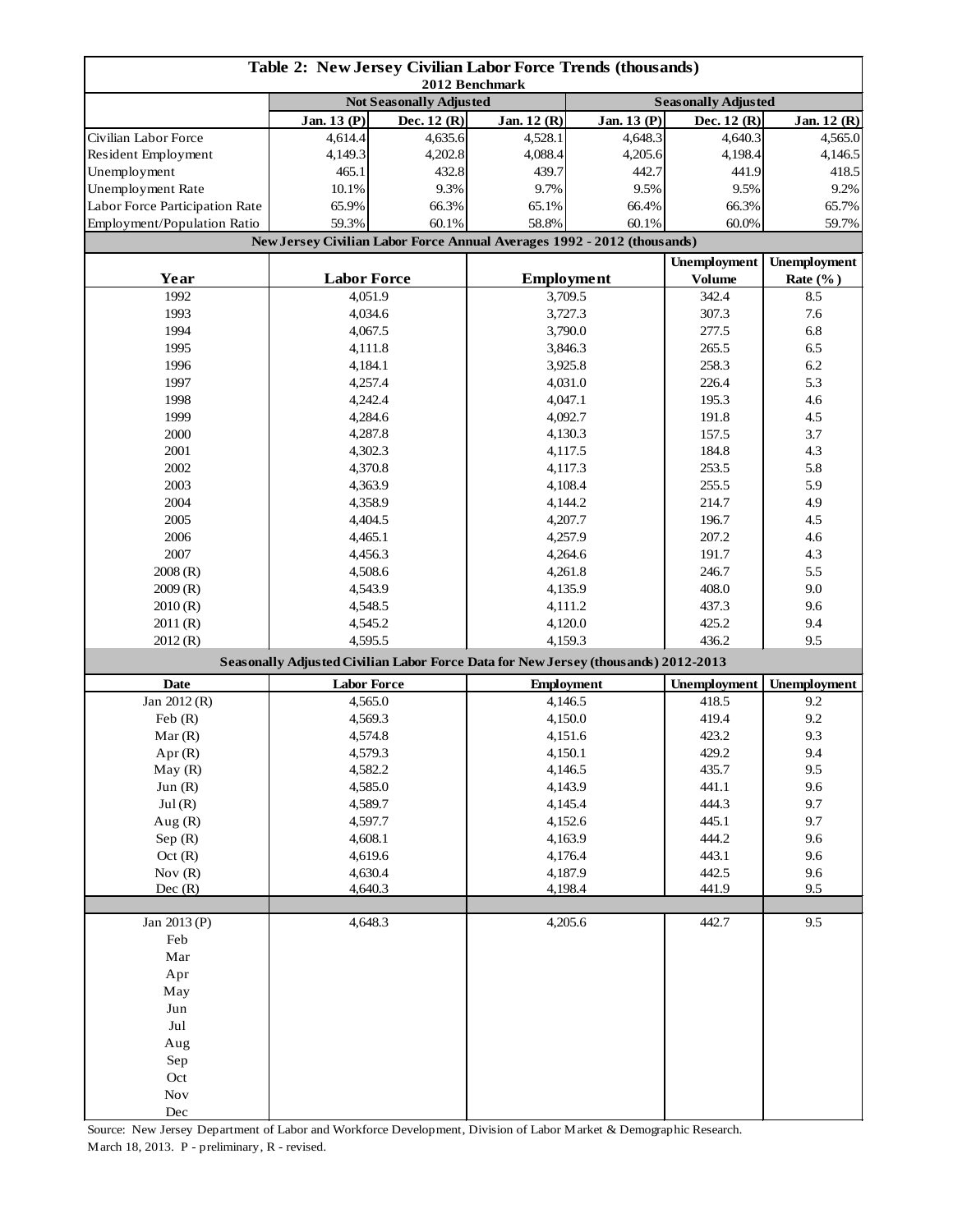| Table 3: New Jersey Nonfarm Employment by Industry for January 2013 |                      |                       |              |                   |  |  |  |
|---------------------------------------------------------------------|----------------------|-----------------------|--------------|-------------------|--|--|--|
| Not Seasonally Adjusted (thousands) 2012 Benchmark                  |                      |                       |              |                   |  |  |  |
|                                                                     | <b>Current Month</b> | <b>Previous Month</b> | One Year Ago | <b>Net Change</b> |  |  |  |
| Industry                                                            | Jan. 13 (P)          | Dec. 12 (R)           | Jan. 12 (R)  | over the Year     |  |  |  |
| <b>Total Nonfarm</b>                                                | 3,853.5              | 3,970.6               | 3,793.8      | 59.7              |  |  |  |
| <b>Total Private Sector</b>                                         | 3,229.2              | 3,332.6               | 3,180.7      | 48.5              |  |  |  |
| Goods Producing                                                     | 367.4                | 381.9                 | 369.6        | $-2.2$            |  |  |  |
| Mining & Logging                                                    | 1.1                  | 1.2                   | 1.2          | $-0.1$            |  |  |  |
| <b>Construction</b>                                                 | 121.0                | 133.0                 | 123.6        | $-2.6$            |  |  |  |
| <b>Manufacturing</b>                                                | 245.3                | 247.7                 | 244.8        | 0.5               |  |  |  |
| Durable Goods                                                       | 112.4                | 112.3                 | 111.5        | 0.9               |  |  |  |
| <b>Fabricated Metal Products</b>                                    | 21.6                 | 22.0                  | 21.8         | $-0.2$            |  |  |  |
| <b>Machinery Manufacturing</b>                                      | 14.2                 | 14.3                  | 13.8         | 0.4               |  |  |  |
| Computer and Electronic Products                                    | 24.3                 | 24.4                  | 25.3         | $-1.0$            |  |  |  |
| Miscellaneous Manufacturing                                         | 17.7                 | 17.9                  | 18.2         | $-0.5$            |  |  |  |
| Nondurable Goods                                                    | 132.9                | 135.4                 | 133.3        | $-0.4$            |  |  |  |
| Food Manufacturing                                                  | 30.7                 | 31.6                  | 30.0         | 0.7               |  |  |  |
| Paper Manufacturing                                                 | 10.4                 | 10.4                  | 10.9         | $-0.5$            |  |  |  |
| Printing and Related Support                                        | 15.5                 | 15.7                  | 16.3         | $-0.8$            |  |  |  |
| <b>Chemical Manufacturing</b>                                       | 48.1                 | 48.3                  | 49.8         | $-1.7$            |  |  |  |
| Pharmaceutical and Medicine                                         | 26.7                 | 26.8                  | 26.9         | $-0.2$            |  |  |  |
| Service-Providing                                                   | 3,486.1              | 3,588.7               | 3,424.2      | 61.9              |  |  |  |
| Private Service-Providing                                           | 2,861.8              | 2,950.7               | 2,811.1      | 50.7              |  |  |  |
| <b>Trade, Transportation, and Utilities</b>                         | 828.9                | 857.2                 | 815.5        | 13.4              |  |  |  |
| Wholesale Trade*                                                    | 212.9                | 215.9                 | 210.4        | 2.5               |  |  |  |
| Retail Trade*                                                       | 450.2                | 467.3                 | 441.3        | 8.9               |  |  |  |
|                                                                     | 28.8                 | 29.6                  | 28.7         | 0.1               |  |  |  |
| Building Material & Garden Equip. and Supplies Dealers              |                      | 107.3                 |              |                   |  |  |  |
| Food and Beverage Stores<br>Health and Personal Care Stores         | 106.8                |                       | 104.0        | 2.8<br>0.2        |  |  |  |
|                                                                     | 35.1<br>57.2         | 35.9                  | 34.9         | 2.5               |  |  |  |
| Clothing and Clothing Accessories Stores                            |                      | 65.2                  | 54.7         |                   |  |  |  |
| Sporting Goods, Hobby, Book and Music Stores                        | 16.1                 | 18.4                  | 17.9         | $-1.8$            |  |  |  |
| <b>General Merchandise Stores</b>                                   | 76.2                 | 84.8                  | 76.4         | $-0.2$            |  |  |  |
| Transportation, Warehousing and Utilities                           | 165.8                | 174.0                 | 163.8        | 2.0               |  |  |  |
| Utilities*                                                          | 14.0                 | 14.1                  | 13.7         | 0.3               |  |  |  |
| Transportation & Warehousing*                                       | 151.8                | 159.9                 | 150.1        | 1.7               |  |  |  |
| <b>Information</b>                                                  | 75.2                 | 77.5                  | 76.5         | $-1.3$            |  |  |  |
| Publishing Industries (except Internet)                             | 21.2                 | 21.5                  | 20.9         | 0.3               |  |  |  |
| Telecommunications                                                  | 32.1                 | 32.1                  | 33.0         | $-0.9$            |  |  |  |
| Internet Service Providers, Web Portals, Data Processing Srvs.      | 7.6                  | 7.6                   | 7.6          | 0.0               |  |  |  |
| <b>Financial Activities</b>                                         | 249.2                | 251.3                 | 246.4        | 2.8               |  |  |  |
| Finance and Insurance*                                              | 195.0                | 196.5                 | 195.5        | $-0.5$            |  |  |  |
| Securities, Commodity Contracts and Other Fin. Investments          | 41.8                 | 41.9                  | 45.0         | $-3.2$            |  |  |  |
| <b>Insurance Carriers and Related Activities</b>                    | 82.9                 | 83.5                  | 81.8         | 1.1               |  |  |  |
| Real Estate and Rental/Leasing*                                     | 54.2                 | 54.8                  | 50.9         | 3.3               |  |  |  |
| <b>Professional and Business Services</b>                           | 603.4                | 632.1                 | 591.0        | 12.4              |  |  |  |
| Professional, Scientific and Technical Services*                    | 278.8                | 285.6                 | 275.8        | 3.0               |  |  |  |
| Management of Companies and Enterprises*                            | 80.1                 | 80.5                  | 80.4         | $-0.3$            |  |  |  |
| Administrative Support & Waste Management/Remediation*              | 244.5                | 266.0                 | 234.8        | 9.7               |  |  |  |
| <b>Education, Health and Social Assistance Services</b>             | 625.2                | 634.2                 | 610.6        | 14.6              |  |  |  |
| <b>Educational Services*</b>                                        | 95.1                 | 101.9                 | 89.2         | 5.9               |  |  |  |
| Health Care and Social Assistance*                                  | 530.1                | 532.3                 | 521.4        | 8.7               |  |  |  |
| Hospitals                                                           | 158.0                | 159.3                 | 158.2        | $-0.2$            |  |  |  |
| Nursing and Residential Care Facilities                             | 94.0                 | 94.3                  | 91.1         | 2.9               |  |  |  |
| Social Assistance                                                   | 76.7                 | 76.5                  | 74.6         | 2.1               |  |  |  |
| <b>Leisure and Hospitality</b>                                      | 315.8                | 331.5                 | 311.1        | 4.7               |  |  |  |
| Arts, Entertainment and Recreation*                                 | 42.3                 | 46.8                  | 42.9         | $-0.6$            |  |  |  |
| Accommodation and Food Services*                                    | 273.5                | 284.7                 | 268.2        | 5.3               |  |  |  |
| Food Services and Drinking Places                                   | 223.6                | 233.4                 | 215.5        | 8.1               |  |  |  |
| <b>Other Services</b>                                               | 164.1                | 166.9                 | 160.0        | 4.1               |  |  |  |
| Repair and Maintenance                                              | 33.2                 | 34.1                  | 32.7         | 0.5               |  |  |  |
| Personal and Laundry Services                                       | 54.0                 | 54.6                  | 50.6         | 3.4               |  |  |  |
| Religious, Grantmaking, Civic, Professional and Similar Org.        | 76.9                 | 78.2                  | 76.7         | 0.2               |  |  |  |
| Government                                                          | 624.3                | 638.0                 | 613.1        | 11.2              |  |  |  |

March 18, 2013 P - preliminary, R-revised.

Shaded rows denote supersector series, \* denote sector series.

Source: New Jersey Department of Labor and Workforce Development, Division of Labor Market and Demographic Research.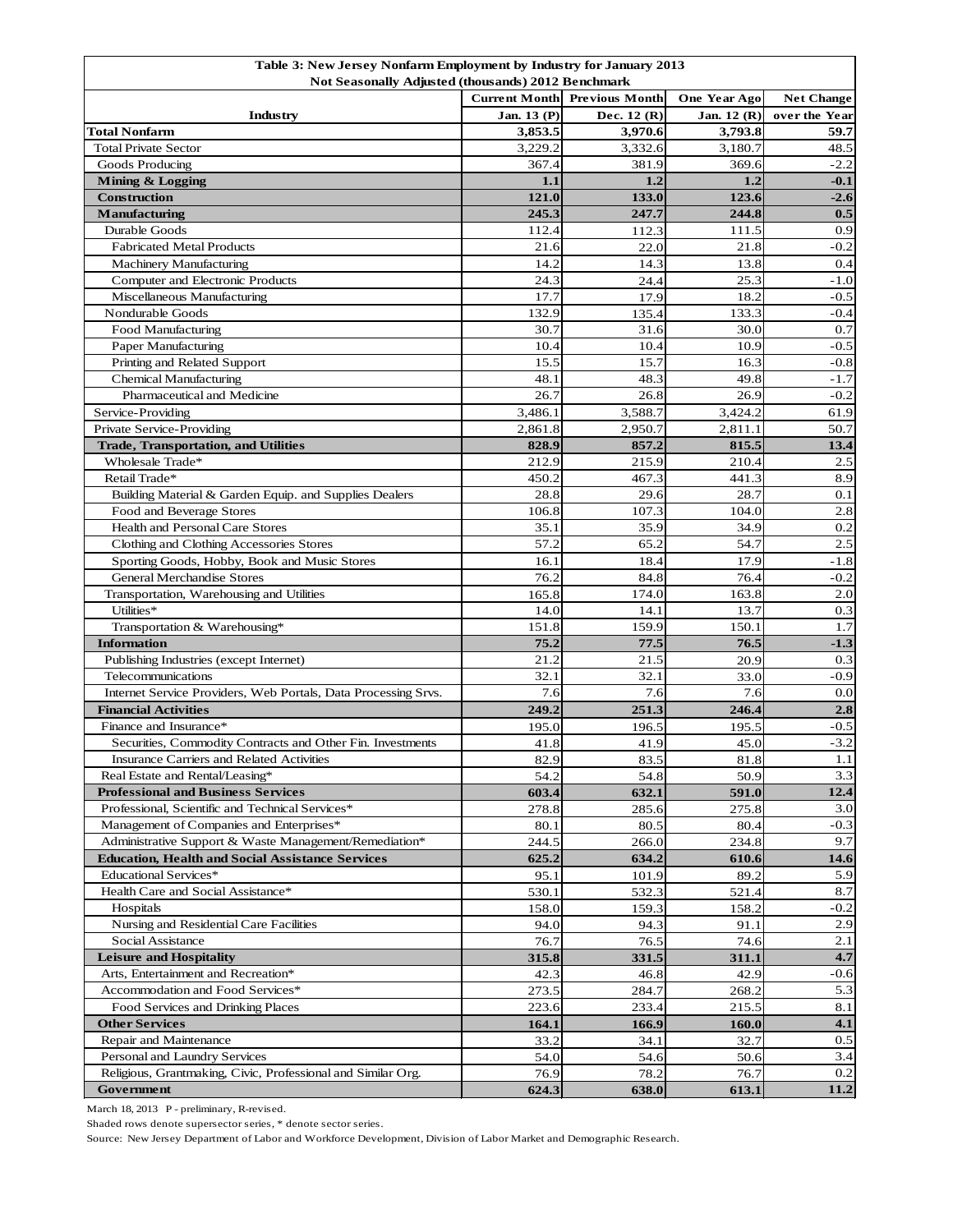| Table 4: New Jersey Nonfarm Employment (in thousands) 2012 Benchmark |                        |                       |                                         |              |                  |               |
|----------------------------------------------------------------------|------------------------|-----------------------|-----------------------------------------|--------------|------------------|---------------|
|                                                                      | <b>Annual Averages</b> |                       |                                         |              |                  |               |
|                                                                      | <b>Total</b>           | <b>Private Sector</b> |                                         |              |                  | <b>Public</b> |
|                                                                      |                        |                       |                                         |              | Service-         |               |
| Year                                                                 |                        | <b>Total</b>          | <b>Manufacturing</b>                    | Construction | <b>Providing</b> |               |
| 1992                                                                 | 3,457.9                | 2,886.0               | 474.1                                   | 112.1        | 2,297.6          | 571.9         |
| 1993                                                                 | 3,493.0                | 2,922.3               | 462.9                                   | 116.3        | 2,340.8          | 570.7         |
| 1994                                                                 | 3,552.8                | 2,979.4               | 456.0                                   | 121.7        | 2,399.4          | 573.4         |
| 1995                                                                 | 3,600.6                | 3,027.2               | 448.6                                   | 123.3        | 2,453.0          | 573.4         |
| 1996                                                                 | 3,638.9                | 3,068.3               | 437.4                                   | 125.0        | 2,503.8          | 570.6         |
| 1997                                                                 | 3,724.5                | 3,154.3               | 435.4                                   | 131.8        | 2,584.9          | 570.3         |
| 1998                                                                 | 3,801.3                | 3,229.6               | 429.4                                   | 136.1        | 2,661.8          | 571.7         |
| 1999                                                                 | 3,901.1                | 3,323.5               | 422.5                                   | 143.6        | 2,755.3          | 577.6         |
| 2000                                                                 | 3,994.5                | 3,405.7               | 421.6                                   | 149.6        | 2,832.6          | 588.9         |
| 2001                                                                 | 3,996.8                | 3,394.2               | 401.2                                   | 158.8        | 2,832.5          | 602.6         |
| 2002                                                                 | 3,983.5                | 3,370.0               | 367.5                                   | 162.6        | 2,838.4          | 613.5         |
| 2003                                                                 | 3,977.1                | 3,355.2               | 350.4                                   | 160.5        | 2,842.7          | 621.9         |
| 2004                                                                 | 3,997.8                | 3,364.3               | 338.2                                   | 165.9        | 2,858.6          | 633.4         |
| 2005                                                                 | 4,038.2                | 3,396.6               | 330.4                                   | 169.1        | 2,895.4          | 641.6         |
| 2006                                                                 | 4,069.5                | 3,422.2               | 323.8                                   | 174.9        | 2,921.8          | 647.3         |
| 2007                                                                 | 4,076.9                | 3,429.2               | 311.3                                   | 172.3        | 2,944.0          | 647.7         |
| 2008                                                                 | 4,048.2                | 3,399.0               | 298.8                                   | 164.5        | 2,934.1          | 649.2         |
| 2009                                                                 | 3,893.9                | 3,241.5               | 266.3                                   | 138.6        | 2,835.1          | 652.4         |
| 2010                                                                 | 3,848.4                | 3,208.4               | 257.2                                   | 129.5        | 2,820.4          | 640.0         |
| 2011(R)                                                              | 3,847.5                | 3,228.6               | 251.5                                   | 129.9        | 2,846.0          | 618.9         |
| 2012(R)                                                              | 3,895.5                | 3,275.3               | 245.7                                   | 130.4        | 2,897.9          | 620.2         |
|                                                                      |                        |                       | <b>Seasonally Adjusted Monthly Data</b> |              |                  |               |
| 2012                                                                 |                        |                       |                                         |              |                  |               |
| Jan(R)                                                               | 3,876.5                | 3,258.5               | 246.8                                   | 134.6        | 2,875.8          | 618.0         |
| Feb(R)                                                               | 3,886.4                | 3,268.0               | 246.9                                   | 135.6        | 2,884.2          | 618.4         |
| Mar $(R)$                                                            | 3,893.9                | 3,275.2               | 247.2                                   | 132.6        | 2,894.1          | 618.7         |
| Apr $(R)$                                                            | 3,881.2                | 3,263.9               | 246.1                                   | 130.1        | 2,886.4          | 617.3         |
| May(R)                                                               | 3,887.6                | 3,270.3               | 246.1                                   | 128.6        | 2,894.3          | 617.3         |
| Jun(R)                                                               | 3,895.0                | 3,275.8               | 245.9                                   | 128.3        | 2,900.3          | 619.2         |
| Jul(R)                                                               | 3,883.6                | 3,266.9               | 244.7                                   | 127.7        | 2,893.3          | 616.7         |
| Aug $(R)$                                                            | 3,894.0                | 3,274.1               | 244.4                                   | 127.8        | 2,900.7          | 619.9         |
| Sep(R)                                                               | 3,903.2                | 3,283.0               | 244.1                                   | 128.2        | 2,909.5          | 620.2         |
| Oct(R)                                                               | 3,908.3                | 3,281.6               | 243.8                                   | 130.1        | 2,906.4          | 626.7         |
| Nov $(R)$                                                            | 3,907.7                | 3,283.2               | 244.0                                   | 130.0        | 2,907.9          | 624.5         |
| Dec(R)                                                               | 3,932.2                | 3,306.6               | 245.1                                   | 130.8        | 2,929.5          | 625.6         |
| 2013                                                                 |                        |                       |                                         |              |                  |               |
| Jan(P)                                                               | 3,934.8                | 3,309.6               | 247.5                                   | 133.4        | 2,927.5          | 625.2         |
| Feb                                                                  |                        |                       |                                         |              |                  |               |
| Mar                                                                  |                        |                       |                                         |              |                  |               |
| Apr                                                                  |                        |                       |                                         |              |                  |               |
| May                                                                  |                        |                       |                                         |              |                  |               |
| Jun                                                                  |                        |                       |                                         |              |                  |               |
| Jul                                                                  |                        |                       |                                         |              |                  |               |
| Aug                                                                  |                        |                       |                                         |              |                  |               |
| Sep                                                                  |                        |                       |                                         |              |                  |               |
| Oct                                                                  |                        |                       |                                         |              |                  |               |
| <b>Nov</b>                                                           |                        |                       |                                         |              |                  |               |
| Dec                                                                  |                        |                       |                                         |              |                  |               |

March 18, 2013 P - preliminary, R-revised.

Source: New Jersey Department of Labor and Workforce Development, Division of Labor Market & Demographic Research.